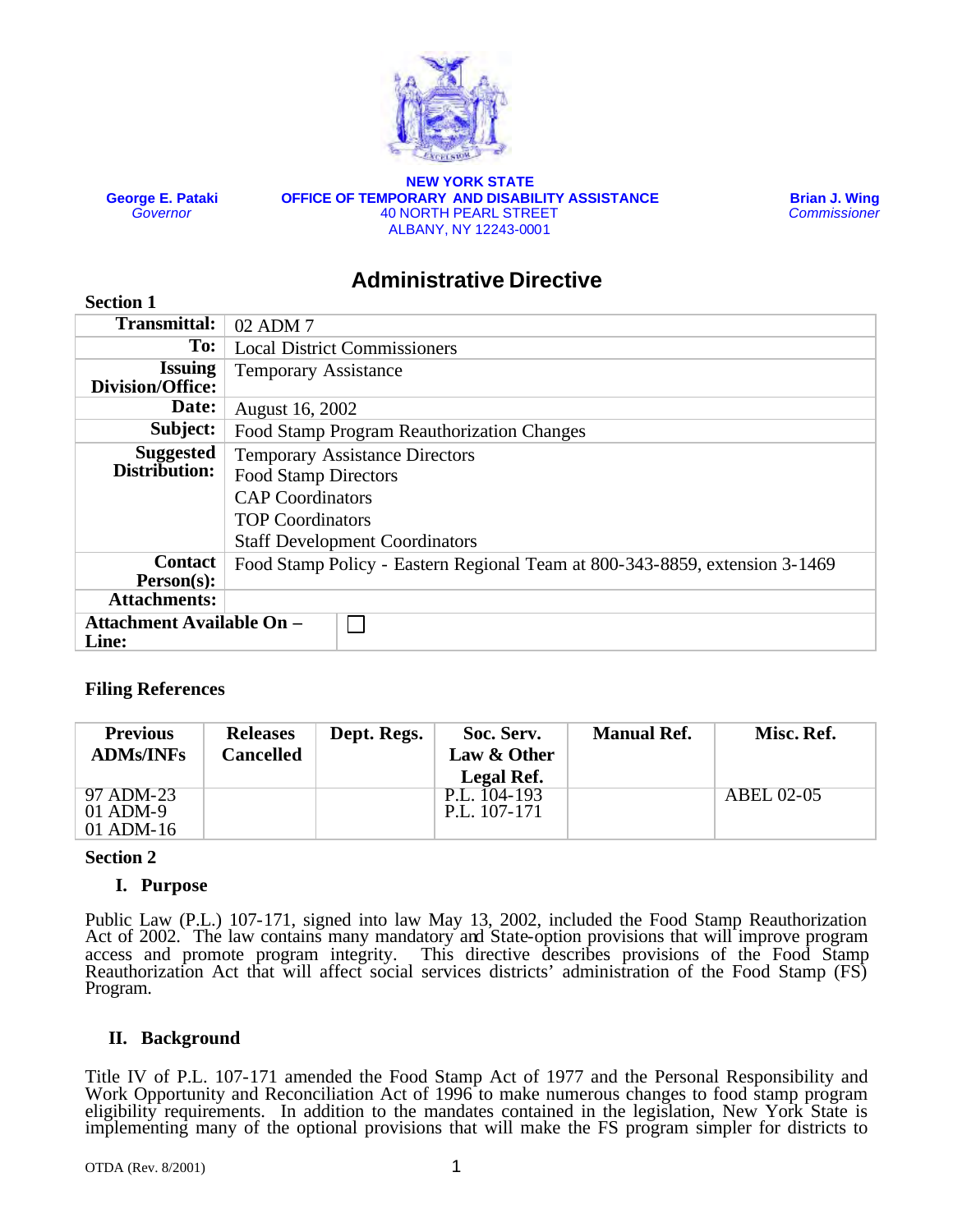administer and easier for eligible households to access. The policy changes, implementing instructions and systems implications are provided in sections IV. and VI. of this directive.

# **III. Program Implications**

Districts' implementation of the policy changes may result in increased program participation and benefit amounts. At the same time, districts should experience decreased volumes of case change processing.

### **IV. Required Action**

The various FS policy changes are presented below, and are grouped by policy area: budgeting; change reporting and processing; immigrant eligibility; resources and transitional benefits. Districts must implement the required changes by the effective dates specified. To every extent possible, the Office of Temporary and Disability Assistance (OTDA) has programmed Welfare Management System (WMS) support to automatically apply the changes for applicants and recipients.

### **A. Budgeting**

### **1. Standard deduction: Effective October 1, 2002**

The former, fixed standard deduction will be replaced with a deduction that varies according to household size and is adjusted annually for cost-of-living increases. Larger households will receive a higher deduction than they formerly did. The law sets the deduction at 8.31 percent of the applicable net income limit (poverty level) based on household size. No household would receive an amount less than the former deduction or more than the standard deduction for a household of six. The following standard deduction amounts will be applied for FS budgets with an effective date of October 1, 2002 or later, and will be used in the annual FS mass rebudgeting for October 1, 2002:

| <b>Household</b> | <b>Standard</b>  |
|------------------|------------------|
| <b>Size</b>      | <b>Deduction</b> |
|                  | 134              |
| 2                | $\overline{1}34$ |
| 3                | $\overline{1}34$ |
|                  | 134              |
| 5                | 147              |
|                  | 168              |

# **2. Child support paid as income exclusion: October 1, 2002**

Legally obligated child support payments made by a FS household to non-household members will be treated as income **exclusions** rather than deductions from income. Districts will continue to enter total gross income received and amounts of child support paid by FS households into the ABEL input screens, but ABEL will subtract the child support payments from total household gross monthly income before comparing income to the applicable gross and net income limits. For participating households with child support deductions in their stored ABEL FS budget, this change will be made in the FS mass rebudgeting for October 1, 2002.

### **3. Additional income exclusions: October 1, 2002**

The Reauthorization Act permits the exclusion of certain sources of income that are excluded for Family Assistance or for federal Medicaid. In addition to existing FS income exclusions, districts must **exclude** the following sources of income for purposes of determining FS eligibility and benefit amount:

**a. educational grants, loans or scholarships** for educational purposes other than general living expenses. Previously, districts applied complex criteria to exclude portions of educational income after evaluating funding sources, earmarking, and student expenses. Net countable educational income was budgeted as Upstate WMS ABEL unearned income source code '05' and NYC WMS ABEL income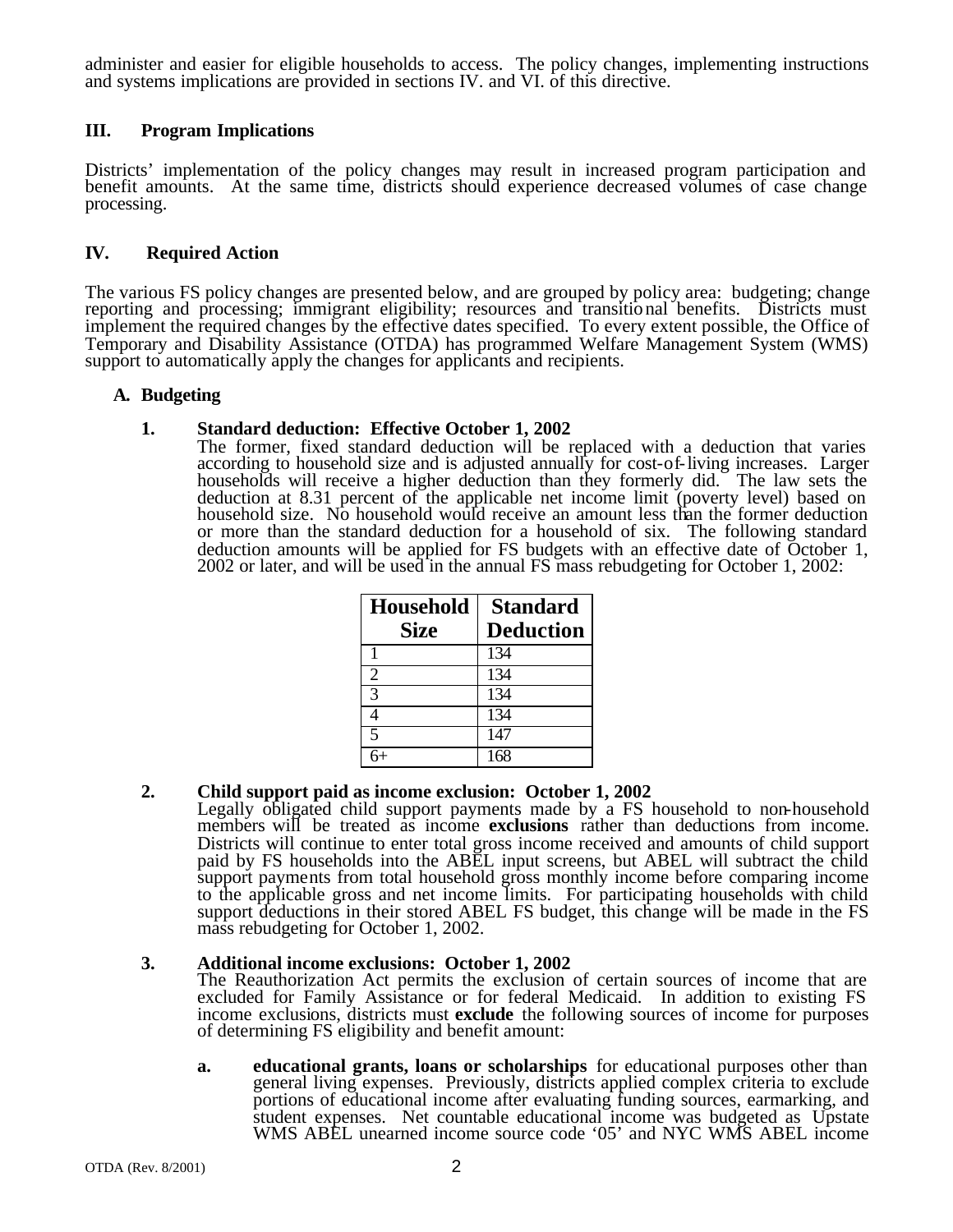source code '17'. This change categorically exempts educational grants, loans and scholarships;

- **b. Individual Development Accounts (IDAs)**: contributions made by a district or a not-for-profit organization to an individual development account to enable a FS household member to save for postsecondary education, first home purchase or business capitalization are excluded as FS income. Withdrawals from an IDA for purposes other than postsecondary education, home purchase or business capitalization are counted, less any penalties assessed, as unearned income in the month withdrawn, and any remaining balance in the account would be considered an available resource;
- **c. adoption subsidy payments** (Upstate unearned '01' and NYC '13');<br>**d. foster care payments**, including foster care payments for individual
- **foster care payments,** including foster care payments for individuals included in the FS household. For households that include foster children and their income, districts must remove the foster care income effective October 1, 2002. For households that currently exclude foster children residing with them as boarders, districts must advise them no later than next recertification that they may continue to exclude the foster care children as boarders, or may include them as household members with the foster care payments not counted as income. Unless a foster care child has other income, most households should benefit from including the foster child. (Upstate unearned '09' and NYC '59');
- **e. dividends from insurance policies;**
- **f. interest from bona fide funeral agreements or funds;**
- **g. HUD community development block grant funds**: funds received from the Department of Housing and Urban Development (HUD) community development block grants are excluded as FS income;
- **h. VISTA payments**: payments made to applicants for or recipients of FS benefits under title  $(I)$  of P.L. 93-133 (VISTA volunteers) are excluded as FS income. Formerly, VISTA payments were only excluded for individuals already in receipt of FS when they joined VISTA, but counted as income for FS applicants. (Upstate earned ' $07'$  and NYC '10');
- **i. German reparation payments:** all reparation payments received from the Federal Republic of Germany are excluded. Formerly, food stamp program rules only excluded reparation payments received by individuals who were victims of Nazi persecution;
- **j. Austrian General Social Insurance payments** made under paragraphs 500 to 506 of the Austrian General Social Insurance Act;
- **k. infrequent or irregular unearned income of up to \$20 per month;** and
- **l. aid and attendance benefits and housebound benefits received from the Veteran's Administration.**

As indicated in the list above, several of these incomes are identified by specific WMS ABEL codes, and future WMS modifications will preclude counting them for FS budgeting. In addition, as part of the Upstate mass rebudgeting for October 1, 2002 and in a subsequent report in NYC, lists of cases with these income sources budgeted for FS will be provided to districts. Districts must rebudget the affected cases to remove the excluded income for October 1, 2002, and provide notices to the households.

### **4. Simplified standard utility allowance: October 1, 2002**

Three changes are related to the standard utility allowance (SUA). These changes will be implemented for current recipients in the mass rebudgeting for October 1, 2002. Districts must apply these policies for applicants and recipients beginning October 1, 2002:

- **a.** The SUAs for Heat/Air conditioning (H/AC), Non-H/AC Utilities, or telephone, as applicable to household circumstances, are mandated. Actual expenses will no longer be used in calculation of the excess shelter deduction, even in the unlikely event that they exceed the mandated standard.
- **b.** Households in shared living arrangements are now entitled to the full applicable level of SUA. Formerly the SUA was prorated based on the number of Formerly the SUA was prorated based on the number of households residing in the shared living situation, regardless of their participation in the food stamp program.
- **c.** Households consisting of FS-eligible members and other individuals who are not participating only because they are ineligible (ineligible aliens, ineligible students, and individuals prohibited from participation for failure to provide or apply for a social security number) now are entitled to the full applicable level of SUA. The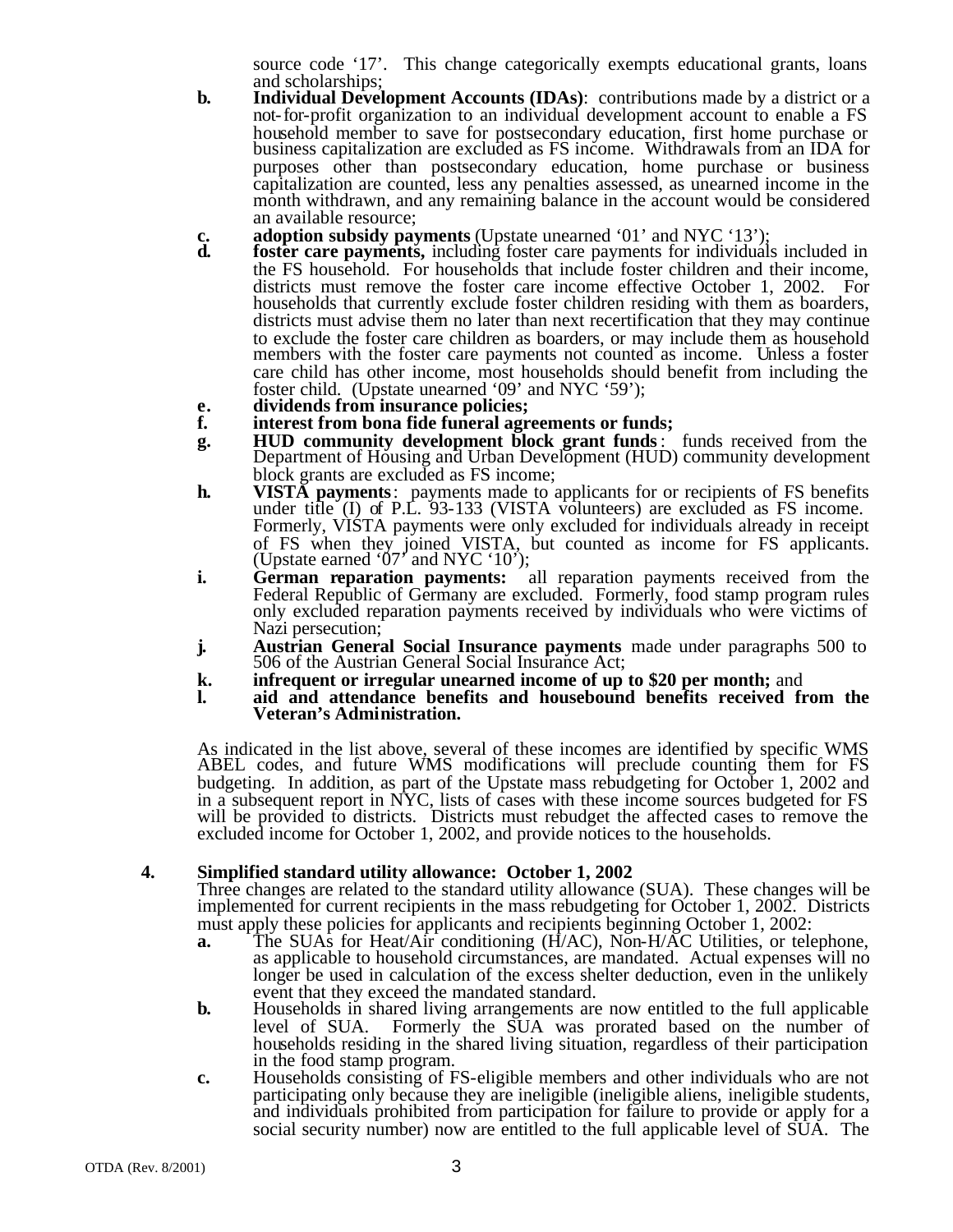SUA was formerly prorated on an individual basis with the ineligible individual's share withheld.

**d.** Residents of public or subsidized housing with shared meters, who formerly received allowances only for the actual amounts of excess charges, are now entitled to the applicable SUA. For example, a tenant of public housing with heat included in the rent and who pays a monthly excess charge for air conditioning is now entitled to the H/AC SUA.

### **5. Simplified determination of deductions: October 1, 2002**

Districts will not **reduce** the deductions listed below for households between recertifications. All reported and verified increases in deductible expenses must continue to be processed between recertifications, and all changes in deductions must be processed at recertifications.

The following deductions will not be decreased between recertifications:

- **a.** Child care deduction;<br>**b.** Medical deduction:
- **b.** Medical deduction;
- **c.** Excess shelter deduction, unless the shelter and/or SUA change because the household has moved or the shelter-related changes are being budgeted for TA.

### **B. Change reporting and processing: October 1, 2002**

Formerly, most FS households with earned income were subject to six-month reporting rules. Under authority of the FS Reauthorization Act, effective October 1, 2002, most FS households are now subject to six-month reporting rules. Only the exceptions listed below will remain subject to change reporting rules, which require them to report certain changes within ten days of becoming aware of the change.

### **All FS households except the following are now subject to six-month reporting rules for FS:**

- Migrant or seasonal farm workers households;<br>• Homeless (undomiciled ABEL shelter code 2
- Homeless (undomiciled ABEL shelter code 23) households;
- Households with no income:
- Households certified for less than four full months;
- SSI FS Autopay Project (standardized benefit) participants (future project);
- Group home residents in receipt of Supplemental Security Income (SSI) or Social Security Disability (SSD); and
- Households in receipt of transitional FS benefits.

As explained in 01 ADM-09, the only change that all households subject to six-month reporting rules are required to report between recertifications is if their total household income exceeds 130% of the poverty level for their household size. In addition, a household that includes an individual who is subject to the able-bodied adult without dependents (ABAWD) time limits must report when work activity falls below 80 hours per month.

#### **Certain households that are subject to six month reporting rules and are certified for seven full months or more are required to return a completed periodic report or a change report form in their sixth month.**

- For a TA/FS household without earned income and certified for 12 months, this requirement is fulfilled when the household completes and returns their TA six-month eligibility questionnaire. If a household's TA case is closed for failure to return the TA six-month eligibility questionnaire, FS must continue under normal FS separate determination procedures or as transitional food stamp benefits if the household qualifies.
- For Non-TA/FS and Mixed FS households without earned income, WMS has been modified to send the FS Change Report Form (LDSS-3151) in the fourth weekend of the fifth month. Non-TA/FS and Mixed FS six-month reporters without earnings must return a completed FS Change Report in the sixth month only if they have changes to report. **Failure to return a change report form is not a basis for case closing.** Households that incur an overpayment due to their failure to report changes, however, will be liable for the resulting claims.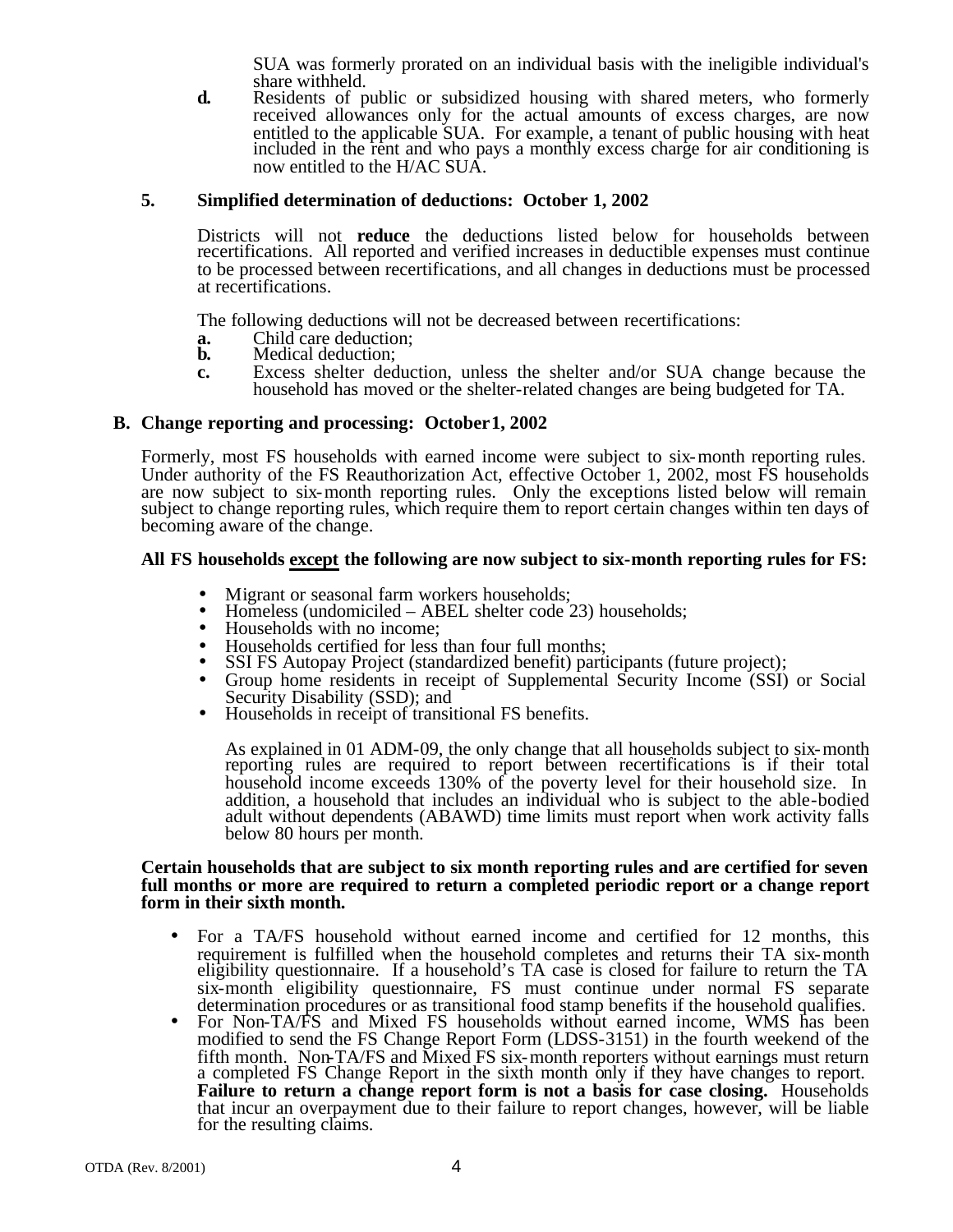Six-month reporters with earned income budgeted are sent a periodic mailer (LDSS-4310), which they must complete and return. Districts must process changes reported in the returned mailers, and must send timely notice of intent to close cases of households who fail to complete the required mailer.

At application and each recertification, districts must explain the six-month reporting rules to FS households affected by them, and must explain which mailer they will receive. As described in the July 26, 2002 "WMS Coordinator Letter", in districts other than New York City, CNS will generate an equivalent of the LDSS-4791: "Important Information About What Changes You Must Report for Food Stamps" at case opening, re-opening, undercare change and recertification for NPA/FS and PA/FS cases with earnings and a certification period of six months or more. In addition, the WMS notices that will be provided to FS households regarding the October 2002 mass-rebudgeting will include information about six-month reporting rules.

### **WMS Reporting Systems Implications:**

All unearned income households who are converting to six-month reporting rules and have certification periods of seven full months or greater will get a change report form mailer sent from Albany at the end of the  $5<sup>th</sup>$  month of their certification period. The WMS system will automatically exclude from sending periodic or change report mailers at six-month contact points for those households cited above as excluded from six-month reporting rules.

Because annualized self-employment is no longer a valid reason to exclude households from the new six-month reporting rules, Upstate districts must review annualized self-employment cases at the next client contact to remove the "E" on section 1 on the 3209 (labeled as "PA/FS REP CODE" on the data entry screen 1). These annualized earned income cases, if certified for 12 months, will receive a periodic report at the six-month point and the worker will continue the current annualized budget unless the household reports a significant change in the annualized amount of earnings from self-employment.

# **C. Restoration of FS eligibility to certain legal immigrants**

Three changes affecting qualified immigrants' FS eligibility are phased in, beginning October 1, 2002.

- **1. Immigrants receiving disability assistance: Effective October 1, 2002,** any qualified alien who is otherwise eligible and who receives disability or blindness benefits, regardless of the date of entry into the U.S., is eligible for FS. The disability assistance or benefits must be predicated on a disability determination using criteria at least as stringent as the criteria used under title XVI of the Social Security Act. This includes qualified immigrants who receive Supplemental Security Income (SSI) or Social Security Disability (SSD), or Medicaid if a disability determination has been made (WMS Individual Categorical Code 11 or 12).
- **2. Immigrants in the United States for five years: Effective April 1, 2003,** any individual who has lived in the U.S. for at least five years as a qualified alien, beginning on the date of entry into the U.S., may receive FS if otherwise eligible. Districts participating in the Food Assistance Program (FAP) must re-code FAP recipients who become eligible for federal FS based on this provision effective April 1, 2003. In NYC, FAP participants whose date of entry is April 1, 1998 or earlier will be automatically recoded for federal FS in a mass rebudget for April 1, 2003. The April 1, 2003 change also eliminates the seven-year limit for refugees, asylees, Cuban/Haitian entrants, Amerasian immigrants and immigrants with deportation or removal withheld.
- **3.** Immigrant children: Effective October 1, 2003, any qualified alien who is otherwise eligible and is under 18 years of age, regardless of the date of entry into the U.S., is eligible for FS. In addition, this provision eliminates the deeming requirements to count the income and assets of the immigrant's sponsor in determining food stamp eligibility and benefits for the immigrant's child.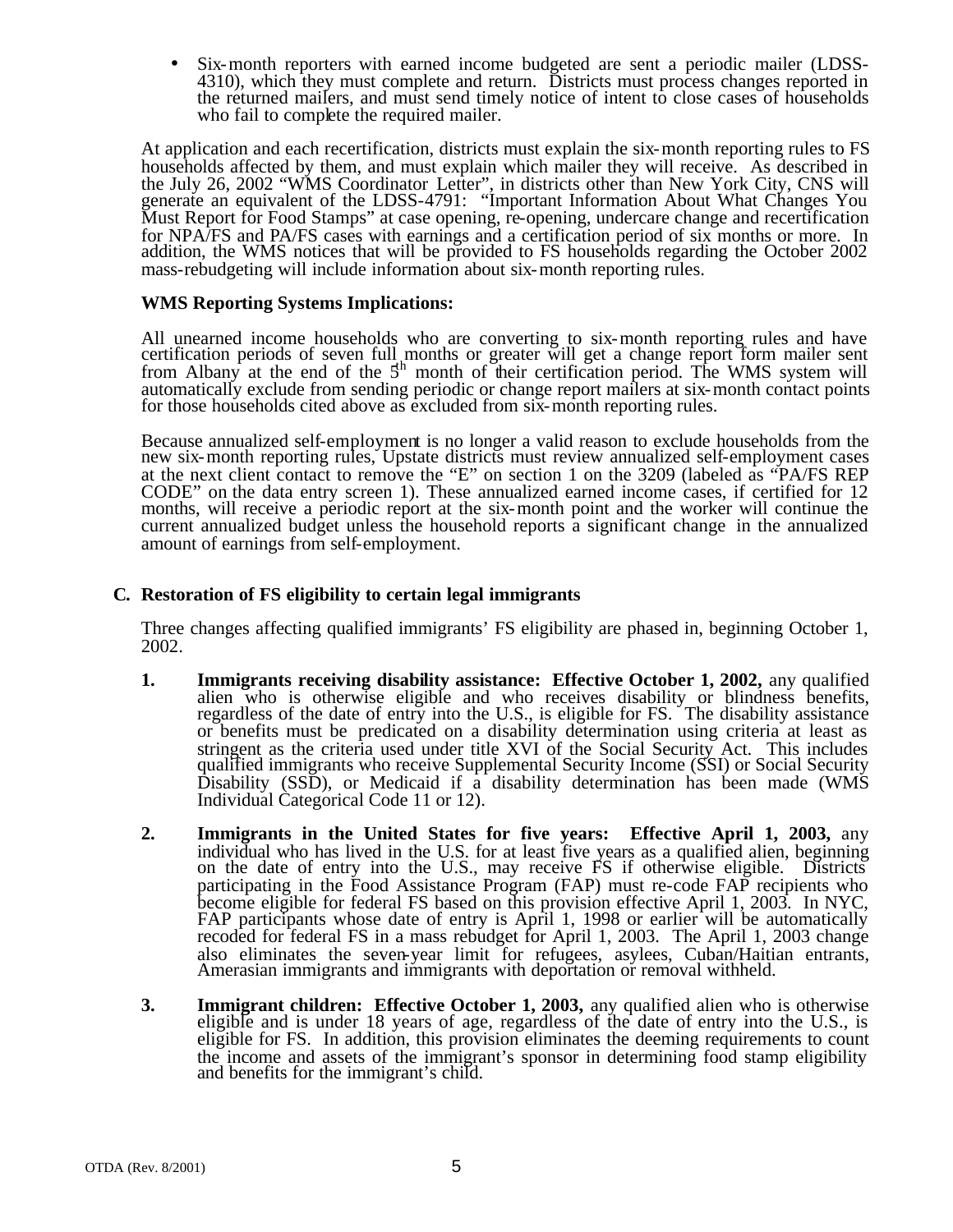### **D. Resources**

### **1. Increased resource limit for disabled individuals: October 1, 2002**

Districts must apply the \$3000 resource limit to households that include an elderly **or disabled** member. Formerly, only households that included an individual aged 60 or older were subject to the \$3000 resource limit instead of the \$2000 limit.

### **2. Additional resource exclusions: October 1, 2002**

The Reauthorization Act permits the exclusion of certain resources that are excluded for Family Assistance or for federal Medicaid. In addition to existing FS resource Family Assistance or for federal Medicaid. exclusions, districts must exclude the following resources when determining FS eligibility:

- **a. Individual Development Accounts (IDAs)**: an individual development account to enable a FS household member to save for postsecondary education, first home purchase or business capitalization is excluded as a FS resource. If a withdrawal is made from an IDA for purposes other than post-secondary education, home purchase or business capitalization, however, any remaining balance would be considered an available resource;
- **b. educational grants, loans or scholarships,** as long as they remain identifiable as such (not commingled with other savings);
- **c. HUD community development block grant funds**: funds received from the Department of Housing and Urban Development (HUD) community development block grants are excluded as FS resources;
- **d. Earned Income Tax Credit (EITC) refunds**, as long as they remain identifiable. Formerly, these payments were excluded as resources for either two or twelve months, depending on whether the individual was an applicant or recipient and whether the EITC was federal or State;
- **e. children's savings accounts of under \$500,** if accumulated from gifts from nonlegally responsible relatives or from the child's own wages. For purposes of this exclusion, a child is a household member under the age of 21;
- **f. German reparation payments:** all reparation payments received from the Federal Republic of Germany are excluded as long as they remain identifiable as such. Formerly, food stamp program rules only excluded reparation payments received by individuals who were victims of Nazi persecution;
- **g. Austrian General Social Insurance payments** made under paragraphs 500 to 506 of the Austrian General Social Insurance Act are excluded as long as they remain identifiable as such.

# **E. Transitional FS Benefits: October 1, 2002**

Three changes affect households that begin receiving transitional FS benefits on October 1, 2002 or later:

**1. Five-month transition period:** Districts must authorize five months of transitional benefits for Family Assistance and Safety Net-Federally Participating leavers who are eligible for transitional benefits. The five months must be issued even if it results in extending a household's certification period beyond the 12-month limit imposed on most cases. WMS modifications will support the five-month transition period for households starting their transition period on October 1, 2002 or later.

**Example**: A Family Assistance (FA) household is certified from  $10/1/02$  to  $09/30/03$ . The household closes FA effective 8/31/03 due to excess earned income. The household would receive transitional food stamp benefits from 9/1/03 to 1/1/04. The original TA/FS certification period is extended four months beyond the 12-month limit to allow five months of transitional food stamp benefits.

**2. Simplified transitional benefit computation:** All transitional FS benefits will be calculated by removing the TA income from the pre-TA closing FS budget. No other changes or budget comparisons will be made and transitional benefits remain frozen at the set level until the household recertifies. Transitional households are not required to report changes during the transition period. Households experiencing changes that would result in benefit increases may request to be recertified before the expiration of the fivemonth transitional period, thereby ending their transitional period early. Households will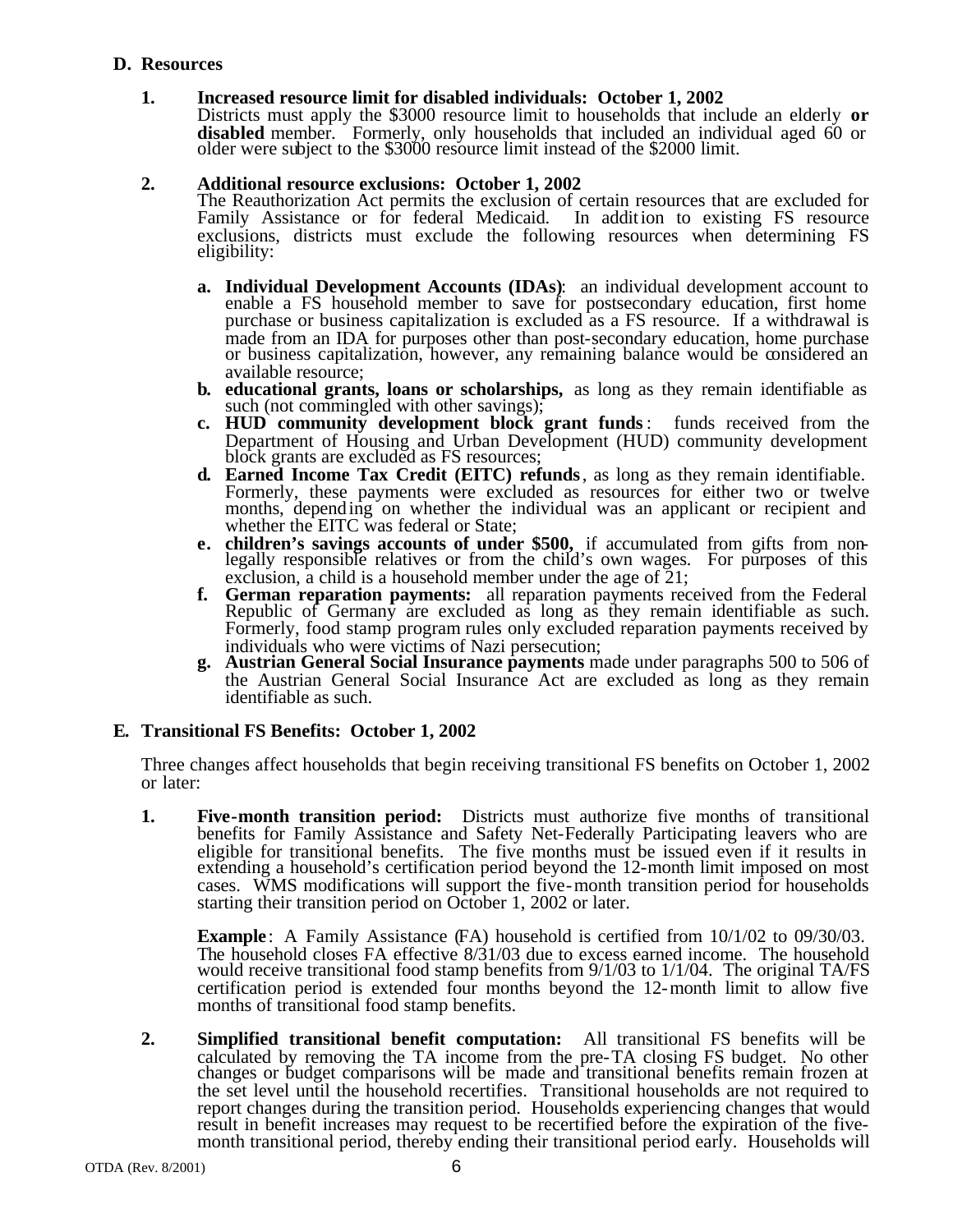be notified that they may voluntarily report changes that may result in an increase in FS benefits, but that they must recertify to receive the increase and end their transitional benefit period.

#### **The following rules apply to client-requested recertifications for transitional FS households**:

- Households must be allowed to file a client-requested recertification at any time during the transition period.
- Unless conducted on the same day as the recertification filing date, client-requested interviews must be scheduled as soon as possible, but no later than 10 days prior to the end of the month following the month in which the recertification is requested. A transitional FS household that fails to show for a scheduled interview must have their transitional FS benefits continued until the end of the transition period.
- Only changes voluntarily reported and verified through a client-requested recertification that will result in an increase in food stamp benefits will "unfreeze" the FS benefit. These households will be recertified and the increased FS benefit will be issued for the new certification period that will begin with the month after the month in which the household completes all recertification requirements. A transitional FS household that requests an early recertification, but fails to provide required verification or reports changes that result in a decrease in benefits, will continue to receive its transitional FS benefits unchanged until the end of the transition period.
- **3. Recertification:** All transitional FS households must recertify in order to continue to receive FS after the five-month transitional period. In some instances, this will require districts to shorten the original FS certification period. The authority to shorten the FS certification period for transitional households only is the result of the statutory change in P.L. 107-171.

**Example:** A FA household is certified from 10/1/02 to 09/30/03. The household closes FA effective 11/30/02 due to excess earned income. The household qualifies for transitional FS benefits from 12/1/02 to 4/30/03 and the household must recertify to receive (nontransitional) FS benefits beyond 4/30/03.

# **IV. Temporary Assistance Implications**

There are no TA policy changes resulting from the FS changes described in this directive.

### **V. Systems Implications**

### **A. Upstate WMS and ABEL**

Please refer to Upstate ABEL Transmittal 02-05 for detailed systems instructions. Changes to the periodic mailer and six-month reporting criteria will be addressed in a forthcoming Upstate WMS Coordinator letter. The final phase II run of the ALL 2002 MRB/A, scheduled for the weekend of August 31, 2002, will include the standard deduction, child support exclusion and SUA changes, as well as the October changes to the income and allotment standards.

### **B. New York City WMS and ABEL**

**1.** ABEL changes to support the new methodology for the calculation of the FS Standard Deduction Amount and budgeting Code 78 "Child Support For Someone In Another Household" as an income exclusion instead of a deduction will be migrated into the Production environment during the weekend of September 21, 2002. The October Food Stamp MRB, that is also run on the weekend of September 21, 2002, will apply the new methodology to all FS cases and stored budgets for those cases. The methodology for the Quarterly Reporting field (QR) on Screen NSBL02 will be modified to output a Code "U" for cases that have unearned income and meet other current criteria to receive a Food Stamps Periodic Mailer. Code "S" will continue to be output for any case with earned income or for any case with both earned and unearned income. Workers will be notified by an ABEL Transmittal when this change will be available in Production.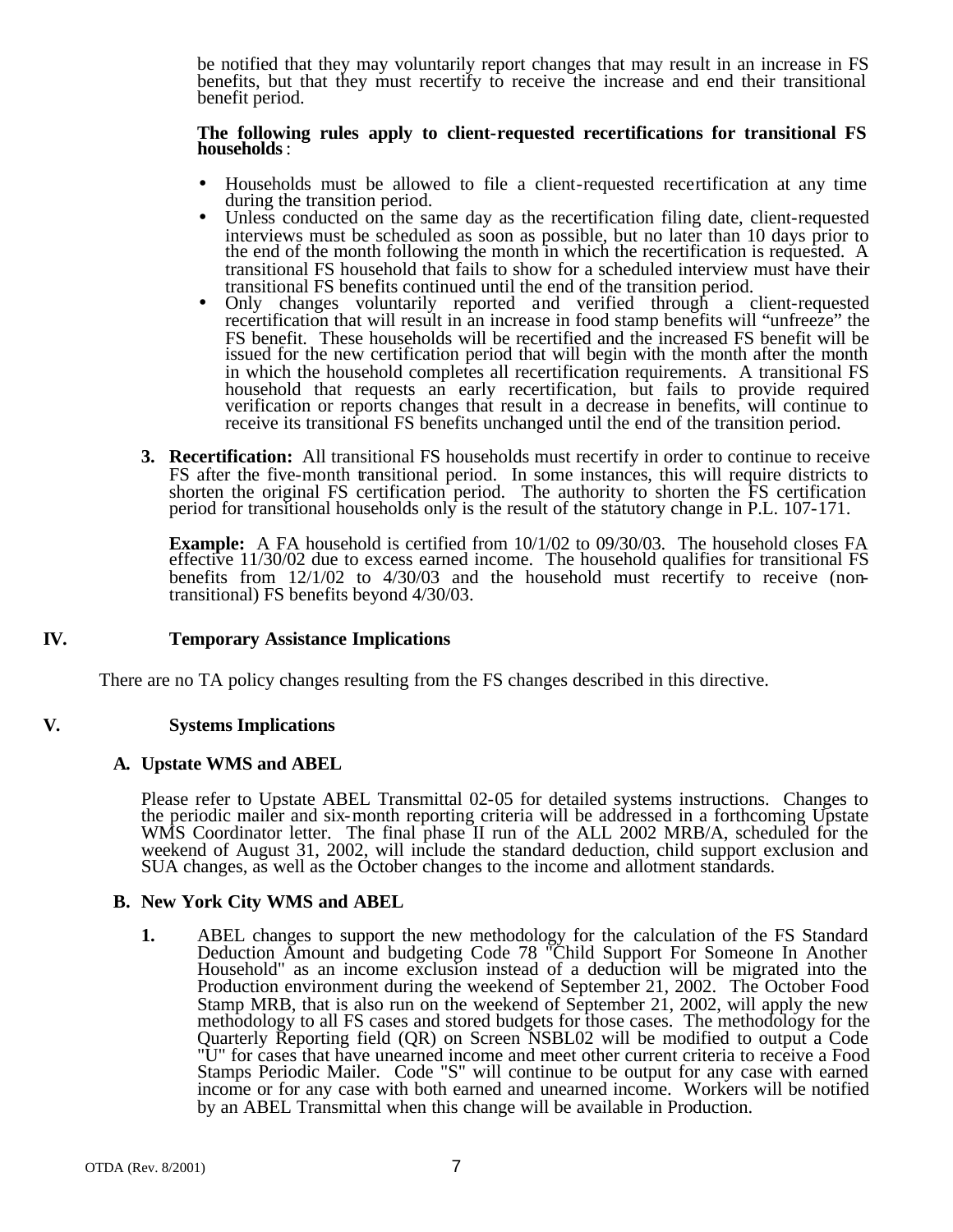- **2.** ABEL changes to support the new methodology for the calculation of the FS SUA will be migrated into the Production environment during the weekend of September 21, 2002. SUA Codes S "Excess Charge" and 2 through 9 "Prorated Standard" will no longer be valid entries on Screen NSBL02. In addition, workers will no longer be allowed to enter amounts in the fields Heat Amount, Disposal Amount, Utility Amount and Telephone Amount on Screen NSBL02. ABEL will now calculate a full unprorated SUA amount appropriate for the shelter situation. As part of this change, FS Ineligible Alien Codes 93 and 95 and FAP Food Stamp Codes 70 and 74 will also now be invalid entries on Screen NSBL06.The October Food Stamp MRB, that is also run on the weekend of September 21, 2002, will apply the new methodology to all FS cases and stored budgets for those cases. The MRB will remove Codes S and 2 through 9 from all affected cases and stored budgets. In addition, cases and stored budgets with Alien & FAP Codes 70, 74, 93 and 95 will have the codes changed to 73, 72, 86 and 92 respectively.
- **3.** ABEL and CEM changes to support the new methodology for the budgeting and determining eligibility for aliens will be migrated into the Production environment during the weekend of September 21, 2002. They include the following changes:
	- **a.** Ineligible Alien Codes 86, 92, 93 & 95 will be invalid entries on Screen NSBL06, with an Alien/Involvement  $Code = Y$ , if the following Income Source Codes are also input: 18, 19, 27, 31 or 55.
	- **b.** Food Assistance Program (FAP) Codes 70, 72, 73 or 74 will be invalid entries on Screen NSBL06, with an Alien/Involvement Code = Y, if the individual is 60 years of age or greater. This change will only allow the entry of FAP Codes 70, 72, 73 or 74, with an Alien/Involvement Code  $=$  Y, if the individual is greater than 60 and does not also have Income Source Codes 18, 19, 27, 31 or 55.
	- **c.** Individuals with Alien/Citizenship Codes (ACI) equal to A, B, F, G, H, J, K or R, who are also disabled (SSI Indicator  $= 1, 4$  or 5), can now be activated for Federal Food Stamps regardless of their Date of Entry. Formerly, these individuals had to have entered the country on or before 8/22/96.
	- **d.** A mass change that will be run on the weekend of September 21, 2002, will also impact the following group of cases:
		- Cases with Ineligible Alien Codes 86, 92, 93  $\&$  95, with an Alien/Involvement Code = Y and Income Source Codes 18, 19, 27, 31 or 55, will be processed as follows:

Ineligible Alien Code 86 or 92 or 93 or 95 will be removed;

Alien/Involvement Code Y will be changed to N unless another case situation requires the involvement code;

The FS Individual Status for the individual will be changed to AC, with a corresponding increase to the number in the FS Household;

If the Income Source Code equals 18 or 19, the ACI Code will be changed to M;

If the Income Source Code equals 55, the ACI Code will be changed to V; and the case will be rebudgeted.

Cases with FAP Codes 70, 72, 73 or 74, with an Alien/Involvement Code = Y and Income Source Codes 18, 19, 27, 31 or 55, will be processed as follows: Ineligible Alien Code 70 or 72 or 73 or 74 will be removed; Alien/Involvement Code Y will be changed to N unless another case situation requires the involvement code; and

the case will be rebudgeted.

Workers will be notified in about the changes to Alien processing effective in April and October, 2003 via future ABEL transmittals

**4.** Effective October 1, 2002, the FS Transitional Benefit period will be extended from three months to five months following current criteria for cases that are eligible to receive an extension. Benefits will be recalculated and frozen at the higher amount.

# **VI. Additional Information (Optional)**

The following forms will be revised to support the changes described in this release. These revised forms will be transmitted under separate cover: